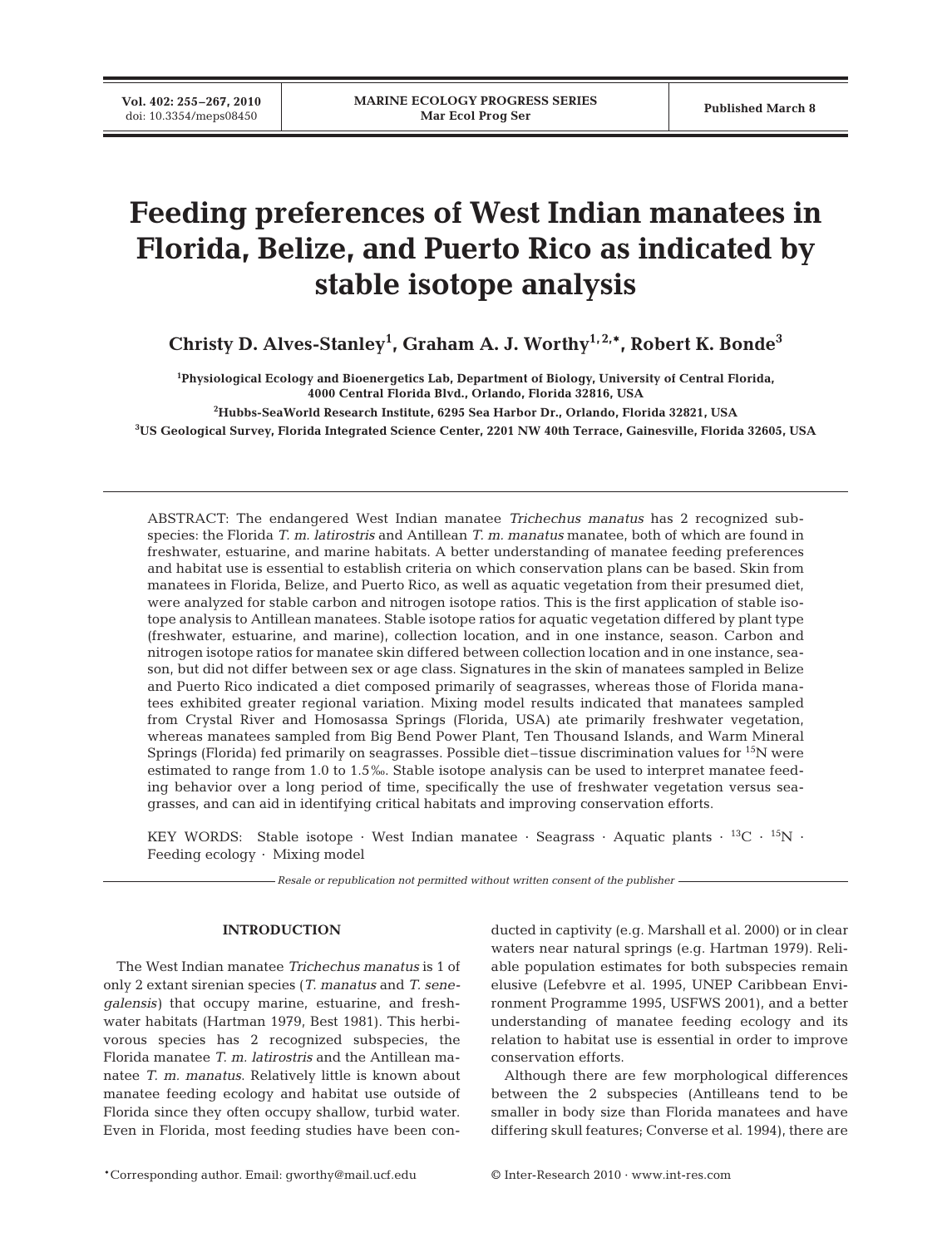many other differences in habitat, climate, and population size that have unique effects on the success of each subspecies. Both subspecies appear to require regular year-round access to a freshwater source (Lefebvre et al. 1989, Olivera-Gomez & Mellink 2005), a requirement that is likely a result of osmoregulatory constraints (Ortiz et al. 1998, 1999). Winter habitat use by Florida manatees is primarily influenced by water temperature, whereby physiological constraints require that they aggregate at natural (springs) and/or artificial (power plant outflows) warm water sources when water temperatures drop below 20°C (Irvine 1983, Worthy et al. 2000, Bossart et al. 2003). This pattern is unnecessary for Antillean manatees since their range lies in the tropics where water temperatures are more constant. Population estimates for the Florida manatee suggest counts as high as 3807 individuals (FWC 2009), whereas Antillean manatees are thought to number fewer than 100 individuals in most countries (summarized by O'Shea & Salisbury 1991). The largest Antillean manatee population is in Mexico and is currently estimated at around 1000 to 2000 individuals (Quintana-Rizzo & Reynolds 2007). A 2002 aerial survey in Belize indicated a population of 338 individuals (Auil 2004), and recent evidence suggests a population in Belize of between 400 and 700 manatees (Quintana-Rizzo & Reynolds 2007). In Puerto Rico, manatee distribution is patchy, and population counts suggest a population of about 250 individuals (Slone et al. 2006).

Manatees are considered to be generalist feeders and are known to consume approximately 60 different species of vegetation in marine, estuarine, and freshwater habitats (Hartman 1979, Best 1981, Bengtson 1983). Florida manatees appear to exhibit regional and possibly seasonal differences in diet composition (Reich & Worthy 2006). Because of the previously mentioned habitat and climate differences between the 2 subspecies, seagrasses tend to make up a much larger portion of the manatee diet in Puerto Rico than freshwater and/or estuarine vegetation (Mignucci-Giannoni & Beck 1998). Very little is known of the feeding habits of manatees in Belize, but seasonal differences in lagoon water levels may lead to changes in habitat use (Morales-Vela et al. 2000, Auil et al. 2007) and consequently diet composition. Little research has been done on the Antillean subspecies, and expanded effort is crucial to provide measures on which to base conservation plans.

It can be challenging to evaluate feeding behavior and habitat use in marine mammals since they are difficult to observe directly and may have expansive migration patterns. A variety of methods have been used, including satellite tracking (e.g. Laidre et al. 2003), stomach content analysis (e.g. Spitz et al. 2006), fecal analysis (e.g. Sinclair & Zeppelin 2002), and fatty

acid signature analysis (e.g. Iverson et al. 1997). Some complications involved in these methods include logistics, cost, invasiveness, difficulty in identifying and estimating the proportion of diet components, and the inability to assess long-term feeding history. The application of stable isotope analysis to ecological research has expanded in recent years (reviewed by Kelly 2000) and has some advantages over these techniques. Isotopic ratios of local food webs are incorporated into the tissues of the consumer and can be used to predict diet composition, the trophic level at which the consumer is feeding, and even habitat use and migratory patterns (e.g. Deniro & Epstein 1978, 1981, Fry 1981, Peterson & Fry 1987, Hobson 1999). Tissues such as hair and skin can be easily sampled from live animals, and both recent and long-term feeding history can be assessed by analyzing tissues that incorporate nutrients at different rates. To accurately interpret isotopic results, it is important to know the diet–tissue discrimination value (the difference in isotope ratios between the diet and consumer tissue) as well as the turnover rate (the amount of time required to incorporate isotopes from the diet into the tissue). Previous studies have calculated or estimated diet–tissue discrimination values and turnover rates for carbon and nitrogen isotopes in manatee skin (Ames et al. 1996, Reich & Worthy 2006, Alves-Stanley & Worthy 2009), allowing for more accurate interpretation of stable isotope data.

The present study is the first to apply stable isotope analysis to Antillean manatees and further expands the assessment of the feeding ecology of Florida manatees. The objectives of this study were to (1) analyze  $\delta^{13}C$ and  $\delta^{15}N$  values in epidermal samples collected from free-ranging manatees in Florida, Belize, and Puerto Rico, (2) compare signatures in the skin to those of freshwater, estuarine, and marine vegetation within the presumed manatee diet, and (3) assess possible differences in feeding preferences by region, sex, age class, and season.

# **MATERIALS AND METHODS**

**Sample collection.** Samples of aquatic vegetation were collected within Florida (Table 1, Fig. 1) during the summer of 2001, the fall, winter, and spring of 2004 and 2005 (Charlotte Harbor:  $n = 15$ ; Crystal River:  $n = 5$ ; Indian River Lagoon: n = 21, St. Johns River near Blue Spring:  $n = 29$ ; Tampa Bay:  $n = 16$ ; and Ten Thousand Islands:  $n = 15$ ) and from Belize (Table 1, Fig. 1) during the summer of 2002 (Drowned Cayes:  $n = 18$ ). Plant collections from Puerto Rico were not possible due to study constraints. Each vegetation sample consisted of 2 to 3 whole plants or 20 to 30 seagrass blades for each available species at each site. Collection sites in the St.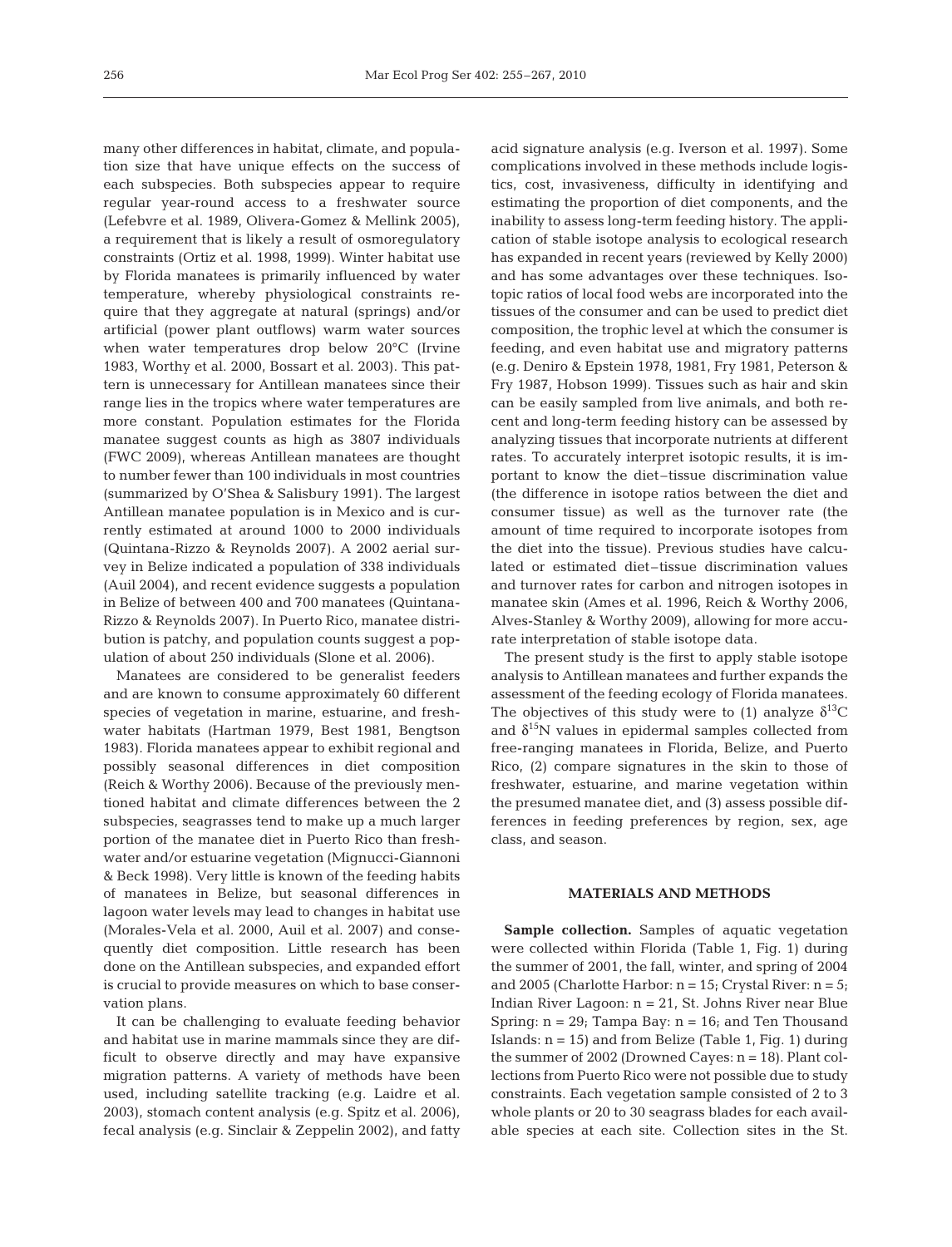| <b>Species</b>                              | Florida -          |    |              |           |              |    |    | Belize   |
|---------------------------------------------|--------------------|----|--------------|-----------|--------------|----|----|----------|
|                                             | Fresh<br>Estuarine |    |              | Seagrass- |              |    |    | Seagrass |
|                                             | S.I                | CR | IR           | <b>CH</b> | IR           | TB | TI | DC       |
| Alternanthera philoxeroides (alligatorweed) | X                  |    |              |           |              |    |    |          |
| Chara sp. (stonewort)                       |                    | X  |              |           |              |    |    |          |
| Eichhornia crassipes (water hyacinth)       | X                  |    |              |           |              |    |    |          |
| Gracilaria sp. (red alga)                   |                    |    | X            |           | Х            |    |    |          |
| Halodule wrightii (shoal grass)             |                    |    | $\mathsf{X}$ | X         | $\mathsf{X}$ | X  | X  | Х        |
| Halophila engelmannii (star grass)          |                    |    |              |           |              |    | Х  |          |
| Hydrilla verticillata (hydrilla)            |                    | X  |              |           |              |    |    |          |
| Hydrocotyle sp. (pennywort)                 | X                  |    |              |           |              |    |    |          |
| Lemna valdiviana (duckweed)                 | X                  |    |              |           |              |    |    |          |
| Myriophyllum aquaticum (parrotfeather)      | X                  |    |              |           |              |    |    |          |
| Myriophyllum spicatum (watermilfoil)        |                    | X  |              |           |              |    |    |          |
| Nuphar luteum (spatterdock)                 | X                  |    |              |           |              |    |    |          |
| Pontederia cordata (pickerel weed)          | Х                  |    |              |           |              |    |    |          |
| Pistia stratiotes (water lettuce)           | X                  |    |              |           |              |    |    |          |
| Syringodium filiforme (manatee grass)       |                    |    | X            | Х         | X            | X  | Х  |          |
| Thalassia testudinum (turtle grass)         |                    |    | X            | X         | X            | X  | X  | X        |
| Unknown grass                               | X                  |    |              |           |              |    |    |          |
|                                             |                    |    |              |           |              |    |    |          |

Table 1. Aquatic plant species (freshwater, estuarine, and seagrasses) collected in the present study. Sites: SJ: St. Johns River, CR: Crystal River, IR: Indian River, CH: Charlotte Harbor, TB: Tampa Bay, TI: Ten Thousand Islands, DC: Drowned Cayes

Johns River were sampled repeatedly during different months to assess potential seasonal variability.

Skin samples from free-ranging manatees in Florida  $(n = 118)$ , Belize  $(n = 68)$ , and Puerto Rico  $(n = 23)$  were



collected during 2002 to 2005 as part of a larger study examining genetic relatedness. Sampling locations in Florida included Crystal River, Homosassa Springs, Tampa Bay (Big Bend Power Station, Tampa), Ten

> Thousand Islands (Port of the Islands, Naples), and Charlotte Harbor (Warm Mineral Springs; Fig. 1). Most Florida manatees  $(n =$ 113) were sampled during the fall and winter months when they often congregate in large numbers at natural or artificial warm water sources. Sampling locations in Belize included the Northern Lagoon, Southern Lagoon, Western Lagoon (part of the Southern Lagoon), and Drowned Cayes (Fig. 1). Locations in Puerto Rico included Cabo Rojo, Ceiba, Guayanilla, and Salinas (Fig. 1). Samples from Antillean manatees in Belize and Puerto Rico were collected opportunistically over multiple years. For seasonal comparisons, winter was defined as December through February, spring as March through May, summer as June through August, and fall as September through November.

> Epidermal tissue was collected from the edge of the paddle using a cattle ear notch tool. Sex was determined by observing the position of the urogenital slit, and standard body length was measured as the straight distance from snout to paddle. Florida manatees were categorized into 3 age classes based on body length measurements (adults: >275 cm; subadults/late juveniles: 176–275 cm; and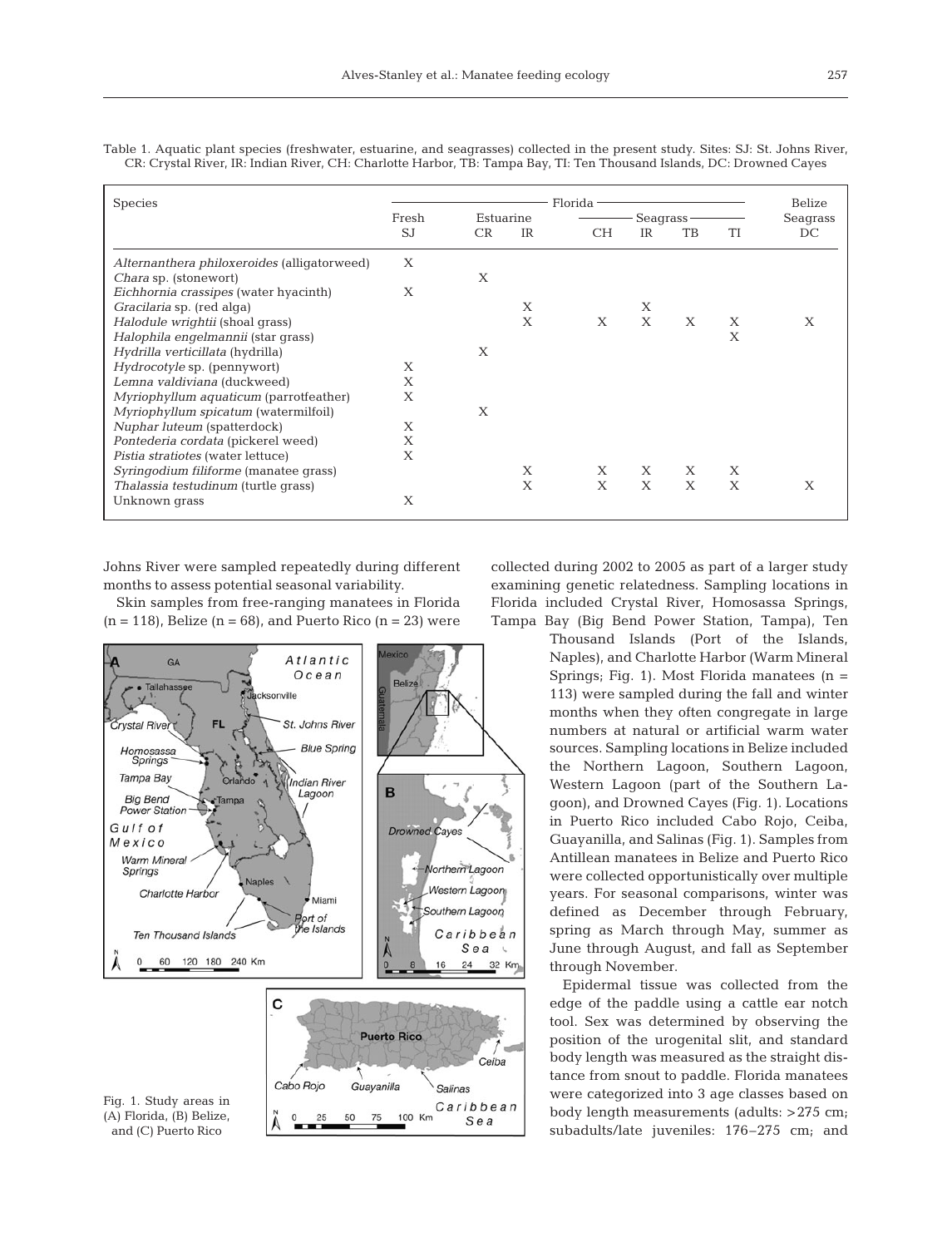calves: <176 cm; O'Shea et al. 1985). Antillean manatees were also categorized into age classes, although these classes were defined by different body length measurements since Antillean manatees are slightly smaller (adults: >225 cm; subadults/late juveniles: 176–225 cm; calves: <176 cm; Mignucci-Giannoni et al. 2000).

**Sample preparation and analysis.** All manatee tissue and plant samples were frozen within 2 h of collection and held at –20°C until time of analysis. Samples were then rinsed with distilled water and oven dried at 60°C for 24 h. Lipids were removed using petroleum ether in a Soxhlet extractor for 24 h to remove the potential effect of lipids on  $\delta^{13}$ C values (Rau et al. 1992). Samples were then oven dried at 60°C for 24 h to remove any remaining solvent. Samples were ground and homogenized using a SPEX 8000 Mixer/ Mill (CertiPrep) or a Wig-L-Bug Amalgamator (Crescent Dental Manufacturing), or they were chopped by hand using a scalpel. Approximately 1.0 mg of manatee tissue or 2.5 mg of plant materials were transferred to  $5 \times 9$  mm tin capsules and analyzed for carbon and nitrogen stable isotope ratios by mass spectrometry (Thermo Finnigan DELTAplus and DELTA C) at the Stable Isotope and Ecology Lab, University of Georgia, Athens, GA. Seagrasses were analyzed with and without epiphytes when possible. Seagrasses analyzed with epiphytes were prepared as discussed previously for other aquatic plants, with the exception that they were rinsed in saltwater instead of distilled water to prevent further removal of epiphytes.

**Data analysis.** Stable isotope ratios were expressed in ppt (‰) using delta notation:

$$
\delta x = (R_{\text{sample}} / R_{\text{standard}} - 1) \times 1000 \tag{1}
$$

in which *R*sample and *R*standard are the absolute isotope ratios of the sample and standard (bovine tissue), respectively, and x is  ${}^{13}$ C or  ${}^{15}$ N. Quality assurance of stable isotope ratios was tested by running 1 known standard sample for each 12 unknown (manatee or plant) samples. Analytical errors for the bovine tissue were  $\pm 0.1$  SD for  $\delta^{13}$ C and  $\delta^{15}$ N.

**Statistical analysis.** All statistical analyses were judged to be significant at p < 0.05. Data were tested for normality using the Shapiro-Wilk  $(n < 50)$  and Kolmogorov-Smirnov (n > 50) tests. Levene's *F* and Box's *M* were used to test homogeneity of variance between factors and homogeneity of covariance, respectively. Differences in  $\delta^{13}$ C and  $\delta^{15}$ N values were tested using parametric and non-parametric analyses as appropriate. Differences in  $\delta^{13}$ C and  $\delta^{15}$ N of manatee skin were tested using MANOVA with the following main and interaction effects: sex, age, season, location, sex and location, sex and age class, and sex and season. Data are presented as means ± SE.

**Diet modeling.** Recent developments in multiple source isotope mixing models allow for the calculation of relative proportions of different prey in the diet. IsoError version 1.04 is a Microsoft Excel™ worksheet that calculates proportions of source contributions to a mixture (including variances, standard errors, and confidence intervals) while accounting for variability in stable isotope signatures (see Phillips & Gregg 2001 for a full description and discussion). Using this mixing model and published diet–tissue discrimination values (Alves-Stanley & Worthy 2009), proportions of freshwater vegetation, estuarine vegetation, and seagrasses contributing to the Florida manatee diet were estimated.

# **RESULTS**

### **Diet analysis**

## Florida aquatic plants

Because turtle grass *Thalassia testudinum* often has a large amount of epiphytic algae and other encrusting organisms attached to the blades,  $\delta^{13}$ C and  $\delta^{15}$ N values for clean and epiphytic blades were initially compared. Paired *t*-tests indicated no significant difference in  $\delta^{13}C$  $(t = 2.15, df = 10, p = 0.057)$  or  $\delta^{15}$ N values  $(t = 1.13, df =$ 10, p = 0.29) between clean blades (mean  $\delta^{13}C = -11.9 \pm$ 0.8‰, mean  $\delta^{15}N = 2.1 \pm 0.4$ ‰) and those with epiphytes present (mean δ<sup>13</sup>C = -12.9 ± 0.8‰, mean δ<sup>15</sup>N = 2.4 ± 0.5‰), so samples were grouped for further analyses.

Stable isotope signatures of aquatic vegetation were compared between collection locations in order to examine potential distinctions between freshwater plants, estuarine plants, and seagrasses. Welch analysis of variance (ANOVA) results indicated that  $\delta^{13}C$  values differed significantly  $(F_{6,27} = 189.27, p < 0.001)$ . Freshwater plants were the most depleted in <sup>13</sup>C, while seagrasses were the most enriched. Plants that had intermediate  $\delta^{13}$ C values, those collected from Crystal River and marine algae from the Indian River Lagoon, were categorized as estuarine vegetation (Table 2, Fig. 2). Regardless of collection location,  $\delta^{13}$ C values differed between all 3 plant types (Tamhane's T2: all p-values < 0.021). Welch ANOVA results also indicated that  $\delta^{15}N$ values differed significantly between collection locations ( $F_{6,34}$  = 38.19, p < 0.001). Regardless of collection location, all seagrasses were significantly depleted in <sup>15</sup>N compared to freshwater and estuarine vegetation (Tamhane's T2: all p-values < 0.002), but  $\delta^{15}N$  values did not differ between freshwater and estuarine vegetation (all  $p$ -values  $> 0.61$ , Table 2, Fig. 2).

Within seagrass samples,  $\delta^{13}$ C values differed significantly between collection locations (Welch ANOVA:  $F_{3,27}$  = 5.51,  $p = 0.004$ ) with seagrasses from Tampa Bay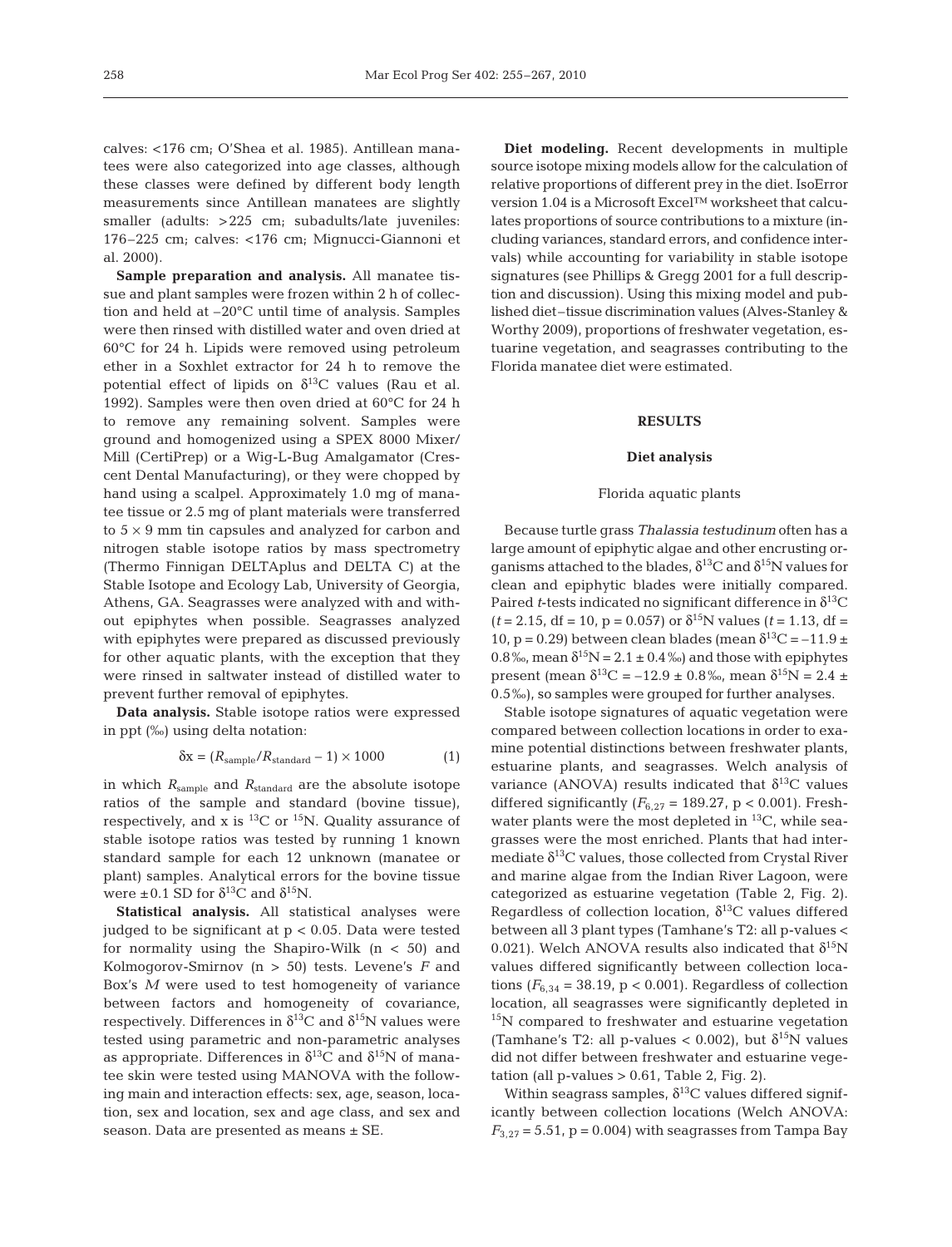| Plant type                  | n  | $\delta^{13}C$ (%) - |         |         | $\delta^{15}N$ (%). |         |         |  |
|-----------------------------|----|----------------------|---------|---------|---------------------|---------|---------|--|
|                             |    | $Mean \pm SE$        | Minimum | Maximum | $Mean \pm SE$       | Minimum | Maximum |  |
| <b>Florida</b>              |    |                      |         |         |                     |         |         |  |
| Freshwater vegetation       |    |                      |         |         |                     |         |         |  |
| St. Johns River             | 29 | $-28.1 \pm 0.3$      | $-31.6$ | $-25.0$ | $7.3 \pm 0.5$       | 1.9     | 10.3    |  |
| Estuarine vegetation        | 13 | $-22.1 \pm 0.6$      | $-25.1$ | $-18.8$ | $6.3 \pm 0.2$       | 5.4     | 7.6     |  |
| Crystal River               | 5  | $-22.3 \pm 0.8$      | $-24.2$ | $-20.1$ | $6.0 \pm 0.3$       | 5.4     | 7.1     |  |
| Indian River Lagoon         | 8  | $-21.9 \pm 0.9$      | $-25.1$ | $-18.8$ | $6.4 \pm 0.3$       | 5.5     | 7.6     |  |
| Seagrasses                  | 59 | $-13.1 \pm 0.4$      | $-19.6$ | $-6.6$  | $1.6 \pm 0.3$       | $-2.9$  | 5.4     |  |
| Charlotte Harbor            | 15 | $-11.0 \pm 0.5$      | $-15.5$ | $-8.3$  | $1.4 \pm 0.3$       | $-0.7$  | 4.4     |  |
| Indian River Lagoon         | 13 | $-13.8 \pm 1.2$      | $-19.6$ | $-6.6$  | $1.1 \pm 0.7$       | $-2.0$  | 5.3     |  |
| Tampa Bay                   | 16 | $-14.8 \pm 0.8$      | $-19.5$ | $-9.2$  | $2.5 \pm 0.4$       | 0.2     | 5.4     |  |
| <b>Ten Thousand Islands</b> | 15 | $-12.9 \pm 0.5$      | $-16.9$ | $-9.5$  | $1.1 \pm 0.6$       | $-2.9$  | 3.8     |  |
| <b>Belize</b>               |    |                      |         |         |                     |         |         |  |
| Seagrasses                  |    |                      |         |         |                     |         |         |  |
| Drowned Cayes               | 18 | $-7.2 \pm 0.5$       | $-11.9$ | $-2.9$  | $-0.6 \pm 0.5$      | $-5.1$  | 2.6     |  |

Table 2. Stable isotope ratios of aquatic plants collected in Florida and Belize



Fig. 2. Stable isotope values (scatterplot and mean ± SE and 95% CI) for aquatic plants in Florida. Circles represent freshwater vegetation, triangles represent estuarine vegetation, and squares represent seagrasses. Location abbreviations as in Table 1

being significantly depleted in  ${}^{13}C$  by an average of 3.8‰ compared to those from Charlotte Harbor (Tamhane's T2:  $p = 0.003$ , Table 2, Fig. 2). No other significant differences were calculated for  $\delta^{13}$ C values between any other collection locations (Tamhane's T2: all p-values > 0.26).  $\delta^{13}$ C values did not differ between seagrass species regardless of how locations were grouped (ANOVA:  $F < 1.1$ , all p-values  $> 0.37$ ). Finally,  $\delta^{15}$ N values for seagrasses did not differ between collection locations (Welch ANOVA: *F*3,26 = 1.79, p = 0.17, Table 2, Fig. 2) or species (ANOVA:  $F_{2,53} = 2.34$ , p = 0.11). Star grass *Halophila engelmannii* was collected at only 1 location (Ten Thousand Islands), preventing inclusion in this analysis.

Freshwater plants from St. Johns River were collected during the months of April, July, and December, allowing for a seasonal comparison. Main effects for month and plant species were tested using multivariate ANOVA (MANOVA). There was a significant effect of month (Wilks' lambda:  $F_{4,28} = 4.22$ , p = 0.009), but there was no effect of species ( $F_{16,28}$  = 1.63, p = 0.13). The δ<sup>13</sup>C values of freshwater plants did not differ between months (ANOVA:  $F_{2,23} = 2.83$ , p = 0.080), but  $\delta^{15}$ N values were significantly different  $(F_{2,23} = 12.73, p < 0.001)$ . Plants collected in July were depleted in <sup>15</sup>N by an average of 3.9‰ compared to those collected in December and April (both p-values < 0.002, Tukey HSD).

### Belize aquatic plants

Samples of turtle grass *Thalassia testudinum* and shoal grass *Halodule wrightii* were collected opportunistically from the Drowned Cayes in Belize (Fig. 1).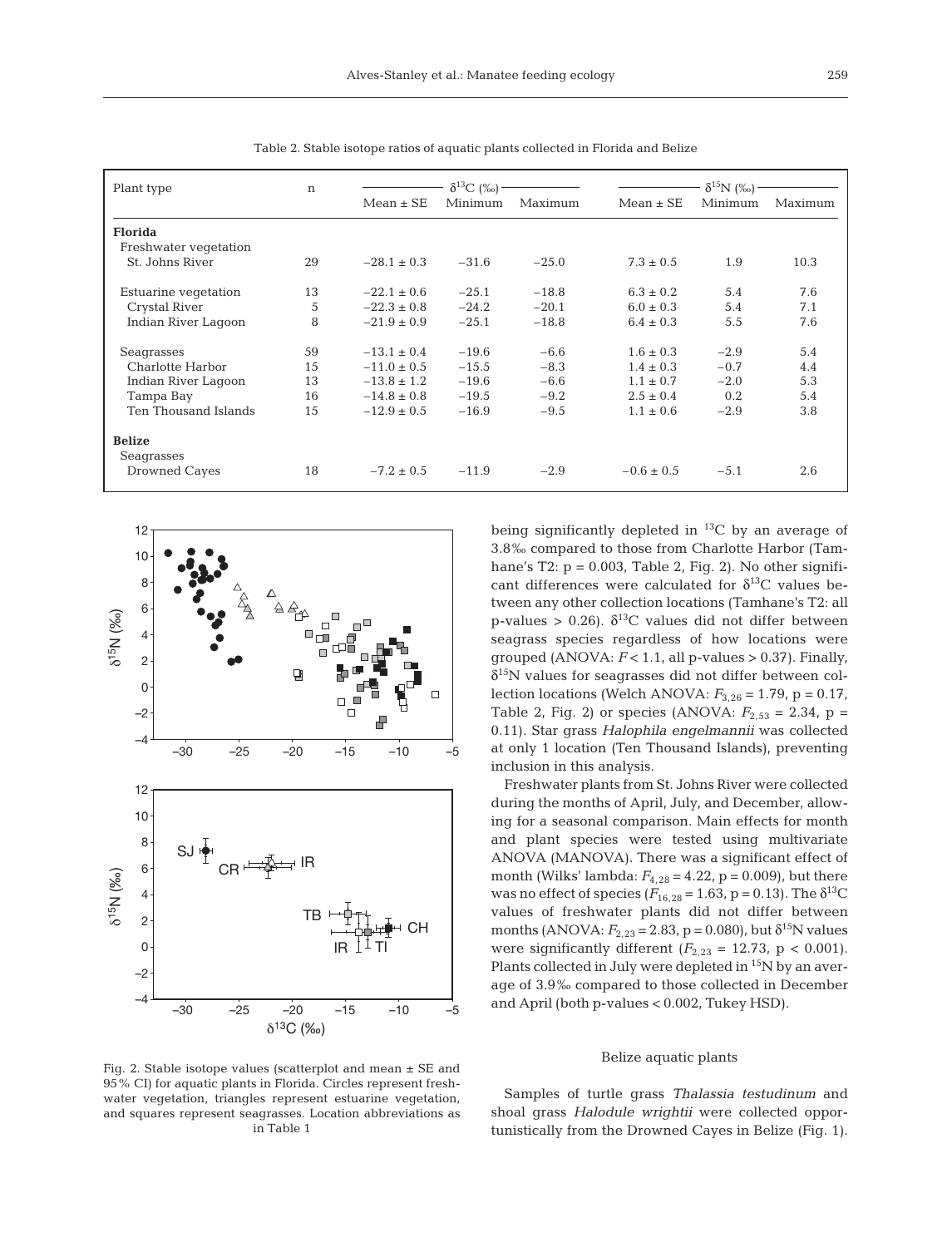| Location                    |    |                 | $\delta^{13}C$ (%o) - |         | $\delta^{15}N$ (%o) |         |         |  |
|-----------------------------|----|-----------------|-----------------------|---------|---------------------|---------|---------|--|
|                             |    | $Mean \pm SE$   | Minimum               | Maximum | $Mean \pm SE$       | Minimum | Maximum |  |
| <b>Florida</b>              |    |                 |                       |         |                     |         |         |  |
| Riverine manatees           | 88 | $-20.4 \pm 0.3$ | $-27.0$               | $-14.6$ | $7.0 \pm 0.1$       | 2.7     | 10.1    |  |
| Crystal River (CR)          | 67 | $-20.0 \pm 0.3$ | $-24.9$               | $-14.6$ | $7.1 \pm 0.2$       | 3.8     | 10.1    |  |
| Homosassa Springs (HS)      | 21 | $-21.4 \pm 0.6$ | $-27.0$               | $-16.3$ | $6.5 \pm 0.3$       | 2.7     | 9.2     |  |
| Coastal manatees            | 30 | $-14.2 \pm 0.5$ | $-20.4$               | $-9.3$  | $4.6 \pm 0.3$       | 2.0     | 8.1     |  |
| Big Bend Power Station (BP) | 10 | $-13.5 \pm 0.5$ | $-15.4$               | $-10.9$ | $5.8 \pm 0.6$       | 2.0     | 8.1     |  |
| Port of the Islands (PI)    | 14 | $-13.8 \pm 0.7$ | $-17.6$               | $-9.3$  | $4.0 \pm 0.2$       | 3.0     | 6.2     |  |
| Warm Mineral Springs (WS)   | 6  | $-16.3 \pm 1.2$ | $-20.4$               | $-13.1$ | $4.0 \pm 0.5$       | 2.8     | 5.6     |  |
| <b>Belize</b>               |    |                 |                       |         |                     |         |         |  |
| Drowned Cayes (DC)          | 13 | $-7.5 \pm 0.4$  | $-11.0$               | $-5.9$  | $3.4 \pm 0.2$       | 2.1     | 4.7     |  |
| All lagoons                 | 55 | $-12.7 \pm 0.2$ | $-16.0$               | $-9.2$  | $1.6 \pm 0.3$       | $-2.3$  | 5.7     |  |
| Northern Laqoon (NL)        | 8  | $-13.4 \pm 0.4$ | $-15.5$               | $-12.4$ | $4.1 \pm 0.3$       | 2.6     | 5.3     |  |
| Southern Lagoon (SL)        | 37 | $-12.4 \pm 0.3$ | $-16.0$               | $-9.2$  | $1.0 \pm 0.3$       | $-2.3$  | 5.7     |  |
| Western Lagoon (WL)         | 10 | $-13.3 \pm 0.4$ | $-15.1$               | $-11.5$ | $1.5 \pm 0.7$       | $-2.3$  | 4.1     |  |
| <b>Puerto Rico</b>          |    |                 |                       |         |                     |         |         |  |
| Cabo Rojo (CA)              | 7  | $-9.6 \pm 0.5$  | $-10.9$               | $-7.9$  | $4.9 \pm 0.2$       | 3.7     | 5.7     |  |
| Ceiba (CE)                  | 6  | $-10.1 \pm 0.6$ | $-12.8$               | $-8.8$  | $4.6 \pm 0.3$       | 3.8     | 5.4     |  |
| Guayanilla (GU)             | 9  | $-9.6 \pm 0.4$  | $-11.0$               | $-7.5$  | $6.2 \pm 0.2$       | 5.2     | 6.9     |  |
| Salinas (SA)                |    | $-10.4$         | $-10.4$               | $-10.4$ | 5.7                 | 5.7     | 5.7     |  |

Table 3. Stable isotope ratios in manatee skin from free-ranging animals in Florida, Belize, and Puerto Rico

The  $\delta^{13}$ C values ranged from -11.9 to -2.9‰ and  $\delta^{15}N$ values ranged from  $-5.1$  to  $2.6\%$  (Table 2). Species comparisons were not undertaken due to small sample size, but  $\delta^{13}$ C and  $\delta^{15}$ N values for *H. wrightii* fell within the range of those of *T. testudinum* (Table 2). There was no effect of collection month (July–September, MANOVA: Wilks' lambda: *F*4,28 = 0.97, p = 0.44) between seagrasses in Belize.

### **Free-ranging manatees**

## Florida manatees

The  $\delta^{13}$ C values for manatee skin increased from very depleted signatures for skin collected in freshwater regions to more enriched signatures for skin collected in coastal regions. The  $\delta^{15}N$  values for manatee skin decreased from enriched signatures for skin collected in freshwater regions to depleted signatures for skin collected in coastal regions (Table 3, Fig. 3).

MANOVA was run for  $\delta^{13}$ C and  $\delta^{15}$ N values using the following main and interaction effects: sex, age class, location, sex and age class, and sex and location. No significant effects were noted for sex ( $F$  test:  $F_{2,99}$  = 0.28, p = 0.76), age class (Wilks' lambda: *F*4,198 = 0.76,  $p = 0.55$ , or either of the interaction effects ( $F < 0.66$ ) both  $p$ -values  $> 0.73$ , but there was a significant effect for location (Wilks' lambda:  $F_{8,198} = 13.49$ , p < 0.001).

Both  $\delta^{13}$ C (ANOVA:  $F_{4,113} = 43.39$ , p < 0.001) and  $\delta^{15}$ N values ( $F_{4,113}$  = 20.15, p < 0.001) for manatee skin differed significantly based on location. Skin from



Fig. 3. *Trichechus manatus latirostris*. Stable isotope values (scatterplot and mean  $\pm$  SE and 95% CI) for manatee skin collected from animals in Florida. Circles represent riverine manatees and squares represent coastal manatees. Location abbreviations as in Table 3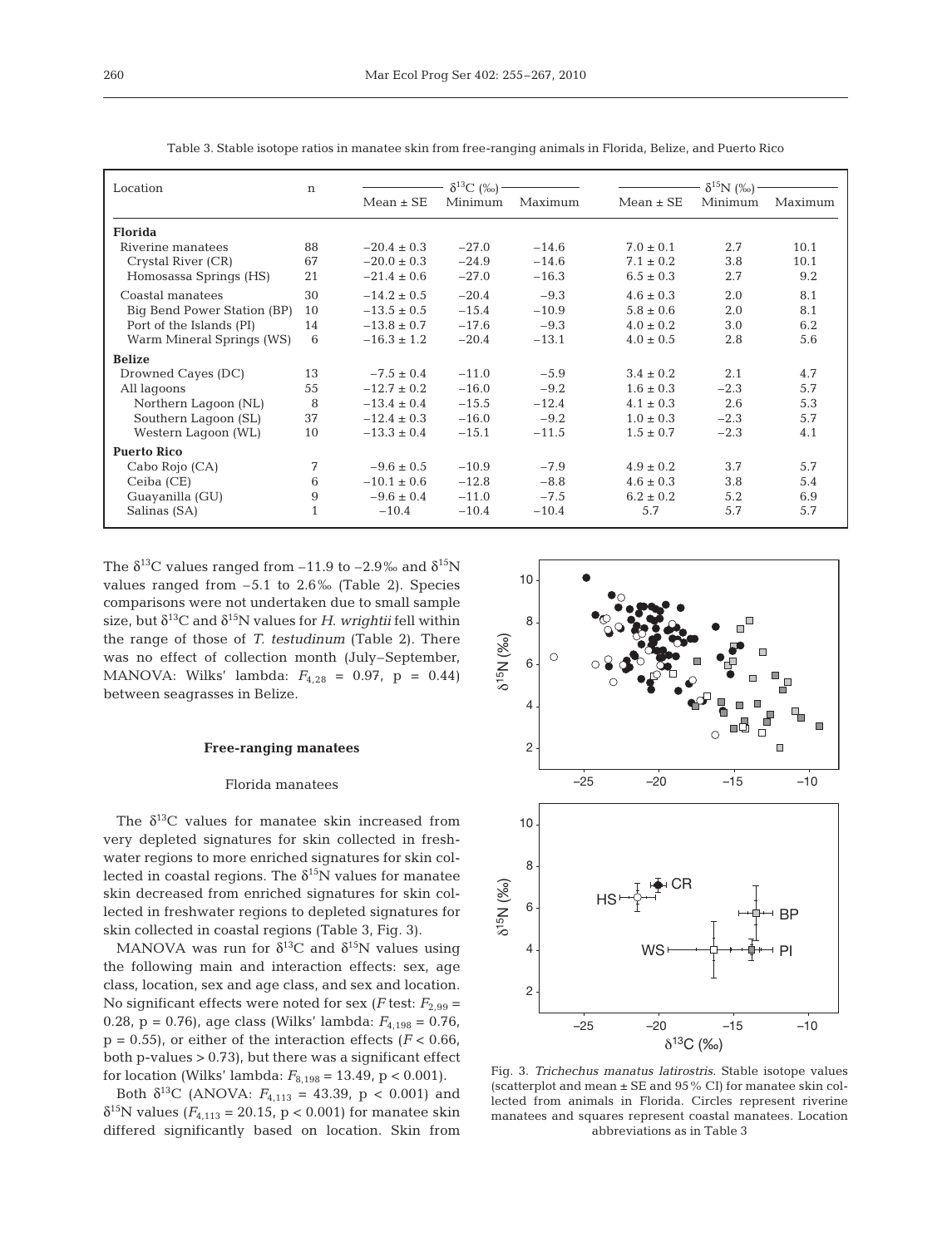manatees sampled in Crystal River and Homosassa Springs was depleted in  $^{13}$ C by an average of 6.2‰ compared to skin from manatees at the Big Bend Power Plant, Port of the Islands, and Warm Mineral Springs (Tukey HSD: all p-values < 0.010, Table 3, Fig. 3). The  $\delta^{15}N$  values differed significantly between skin from manatees at the Big Bend Power Plant and Port of the Islands by an average of 1.8‰ (Tukey HSD:  $p = 0.020$ , Table 3, Fig. 3). The  $\delta^{15}N$  values did not significantly differ between skin from manatees at any other locations (Tukey HSD: all p-values > 0.10). Because there were no significant differences in  $\delta^{13}C$  or  $\delta^{15}$ N values in skin from manatees sampled in Crystal River and Homosassa Springs, data from these 2 Florida locations were pooled ('riverine manatees') for further analyses (Table 3, Fig. 3). In addition, because there were no significant differences in  $\delta^{13}$ C values in skin from manatees at the Big Bend Power Plant, Port of the Islands, and Warm Mineral Springs, data from these 3 Florida locations were pooled ('coastal manatees') for further analyses.

Age class comparisons were further investigated since sample distribution did not allow testing for an interaction effect between age class and location. Within riverine manatees, all skin samples were from calves or subadults. MANOVA showed no effect for age class (*F* test:  $F_{2,85} = 0.09$ ,  $p = 0.91$ ). For skin from coastal manatees,  $\delta^{13}$ C values did not differ between any of the 3 age classes (ANOVA:  $F_{2,27} = 3.27$ , p = 0.054). Regardless of how locations were grouped for coastal manatees,  $\delta^{15}N$  values of skin also did not differ between age classes (all test statistics < 1.9, all p-values > 0.082).

Month of skin sample collection was further investigated as a possible effect on carbon and nitrogen stable isotope ratios. For skin from riverine manatees, MANOVA failed to show an effect for month (October to February, Wilks' lambda:  $F_{8,160} = 0.72$ , p = 0.67). For skin from coastal manatees,  $\delta^{13}$ C values did not differ between months (January, December, and April, ANOVA:  $F_{2,27} = 1.57$ , p = 0.23). The  $\delta^{15}$ N values of skin also did not differ between months, regardless of how the locations were grouped for coastal manatees (*F* <  $0.2$ , all p-values  $> 0.82$ ).

# Antillean manatees (Belize)

The  $\delta^{13}$ C values for Antillean manatee skin ranged from depleted for skin collected from lagoon regions to more enriched for skin collected from the Drowned Cayes (Table 3, Fig. 4). Differences in  $\delta^{13}$ C values were tested using ANOVA with the following main and interaction effects: sex, age class, season, location, sex and location, sex and season, and age class and season.



Fig. 4. *Trichechus manatus manatus*. Stable isotope values (scatterplot and mean ± SE and 95% CI) for manatee skin collected from animals in Belize. Circles represent lagoon manatees and squares represent manatees from the Drowned Cayes. Location abbreviations as in Table 3

There were significant effects for location  $(F_{3,71} =$ 21.41,  $p < 0.001$ ) and season (*F* test:  $F_{2,71} = 3.77$ ,  $p =$ 0.028), but no other effects were significant (*F* < 2.00, all p-values  $> 0.13$ ).

Skin from manatees sampled in the Drowned Cayes was significantly enriched in  $^{13}$ C by an average of 5.2‰ compared to samples from the 3 lagoons (Tukey HSD: all p-values  $< 0.001$ , Table 3, Fig. 4), but there were no differences in  $\delta^{13}$ C values between lagoon samples (all p-values  $> 0.37$ ). The  $\delta^{15}N$  values also differed significantly between manatee skin from different locations (Welch ANOVA:  $F_{3,22} = 17.86$ , p < 0.001). There was a difference in  $\delta^{15}N$  values between manatees sampled in the Drowned Cayes and Southern Lagoon (Tamhane's T2:  $p < 0.001$ ). Additionally,  $\delta^{15}N$ values for skin samples from the Northern Lagoon differed significantly from those of the Southern (p <  $0.001$ ) and Western Lagoons ( $p = 0.036$ , Table 3, Fig. 4).

Samples in Belize were collected during fall and spring (rainy and dry seasons, respectively). Results of *t*-tests indicated that manatee skin collected in the spring was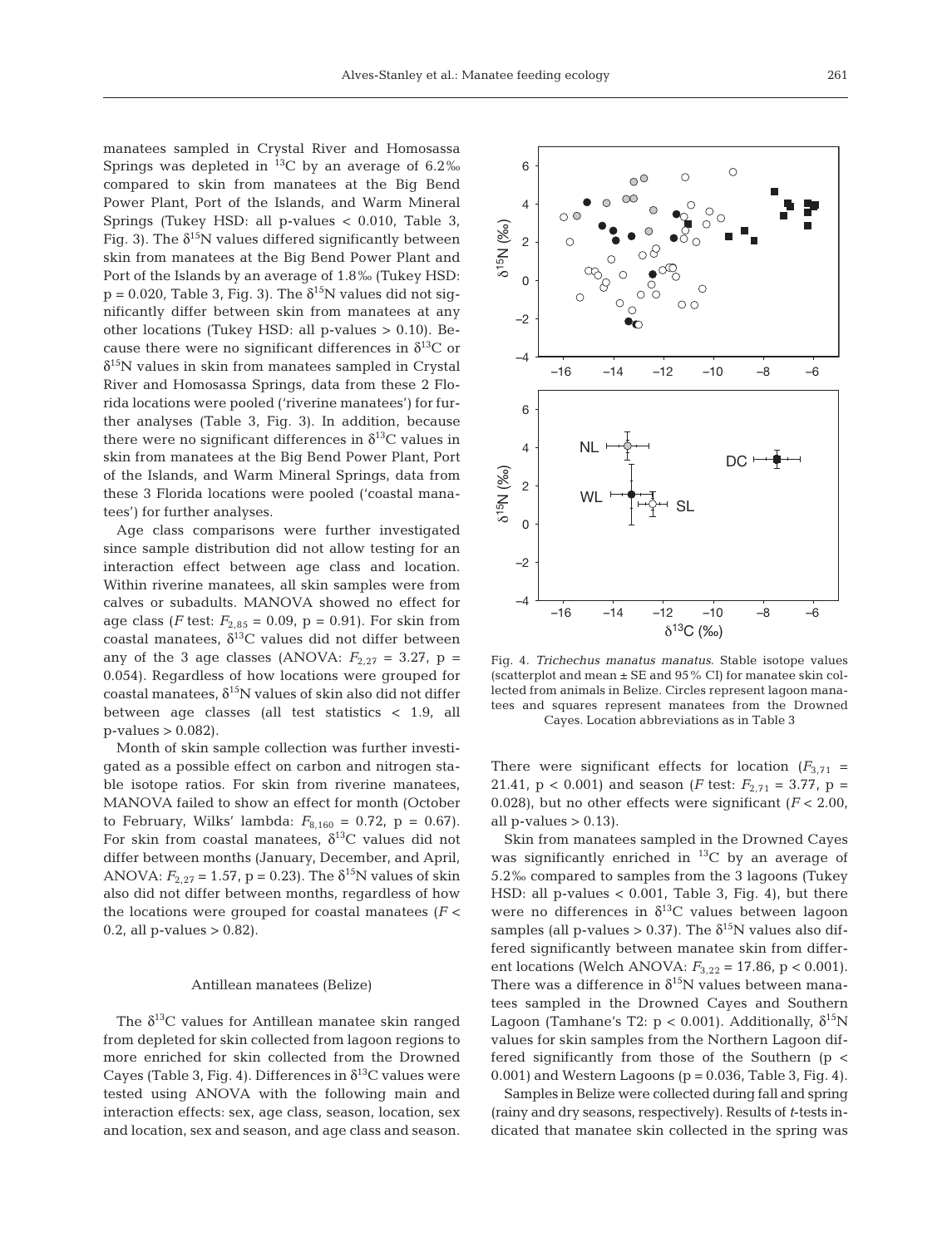significantly enriched in both  $^{13}C$  (Drowned Cayes,  $t =$ 5.18, df = 11, p < 0.001; Southern Lagoon, *t* = 2.95, df = 35,  $p = 0.006$ ) and <sup>15</sup>N (Drowned Cayes,  $t = 2.32$ , df = 11,  $p =$ 0.041; Southern Lagoon, *t* = 2.41, df = 33, p = 0.022) compared to skin collected in the fall. There was no seasonal difference in  $\delta^{13}$ C values for manatee skin collected in the Western Lagoon  $(t = 0.50, df = 8, p = 0.63)$ , but skin collected in the spring was significantly depleted in  $^{15}N$ compared to that collected in the fall  $(t = 6.22, df = 8, p <$ 0.001). Manatees from the Northern Lagoon were sampled exclusively during the spring.

## Antillean manatees (Puerto Rico)

 $\delta^{13}$ C values for manatee skin ranged from  $-12.8\%$  for an animal from Ceiba to –7.5‰ for an animal from Guayanilla.  $\delta^{15}N$  values ranged from 3.7% for an animal from Cabo Rojo to 6.9‰ for an animal from Guayanilla (Table 3, Fig. 5).

There was a significant effect of location (*F* test:  $F_{2,11} = 4.22$ ,  $p = 0.043$ , but no other effects were signif-



Fig. 5. *Trichechus manatus manatus*. Stable isotope values (scatterplot and mean  $\pm$  SE and 95% CI) for manatee skin collected from animals in Puerto Rico. Location abbreviations as in Table 3

icant  $(F < 2.60$ , all p-values  $> 0.11$ ). Only 1 skin sample was analyzed from Salinas, so it was not included in these analyses. There were no significant differences in  $\delta^{13}$ C values (ANOVA:  $F_{2,19} = 0.32$ , p = 0.73) between the 3 locations (Guayanilla, Cabo Rojo, and Ceiba), but there was a significant difference in  $\delta^{15}N$  values ( $F_{2,19}$  = 11.76, p < 0.001). Samples from Guayanilla were enriched in  $^{15}N$  by an average of 1.4‰ compared to those from both Cabo Rojo and Ceiba (Tukey HSD: both p-values  $< 0.01$ , Table 3, Fig. 5).

## **Diet modeling**

Carbon and nitrogen signatures for freshwater, estuarine, and marine vegetation (seagrasses) were plotted with a polygon connecting their mean values as possible diet sources for manatees in Florida (Fig. 6). The diet source mean values for  $\delta^{13}$ C were corrected for diet–tissue discrimination by 2.8‰ as measured by Alves-Stanley & Worthy (2009) and consistent with Reich & Worthy (2006). To fit the isotopic signature of the consumer within the diet source polygon, possible nitrogen diet–tissue discrimination values ranging from 1.0 to 1.5‰ were used.

IsoError analysis suggested that freshwater and/or estuarine vegetation was the main diet component for Florida riverine manatees, while seagrasses were the main diet component for coastal manatees regardless of the nitrogen diet–tissue discrimination value (Table 4). IsoError results are especially sensitive to



Fig. 6. *Trichechus manatus latirostris*. Estimation of diet– tissue discrimination in the skin of free-ranging Florida manatees.  $\delta^{13}$ C and  $\delta^{15}$ N values (mean  $\pm$  SE and 95% CI) for aquatic vegetation and manatee skin were compared, and the 3 possible diet sources (corrected for diet–tissue discrimination) were connected by a polygon. The accepted enrichment values for manatee skin necessary for the means to fall within the polygon were 2.8‰ for carbon and ranged from 1.0 to 1.5‰ for nitrogen (1.2‰ was plotted)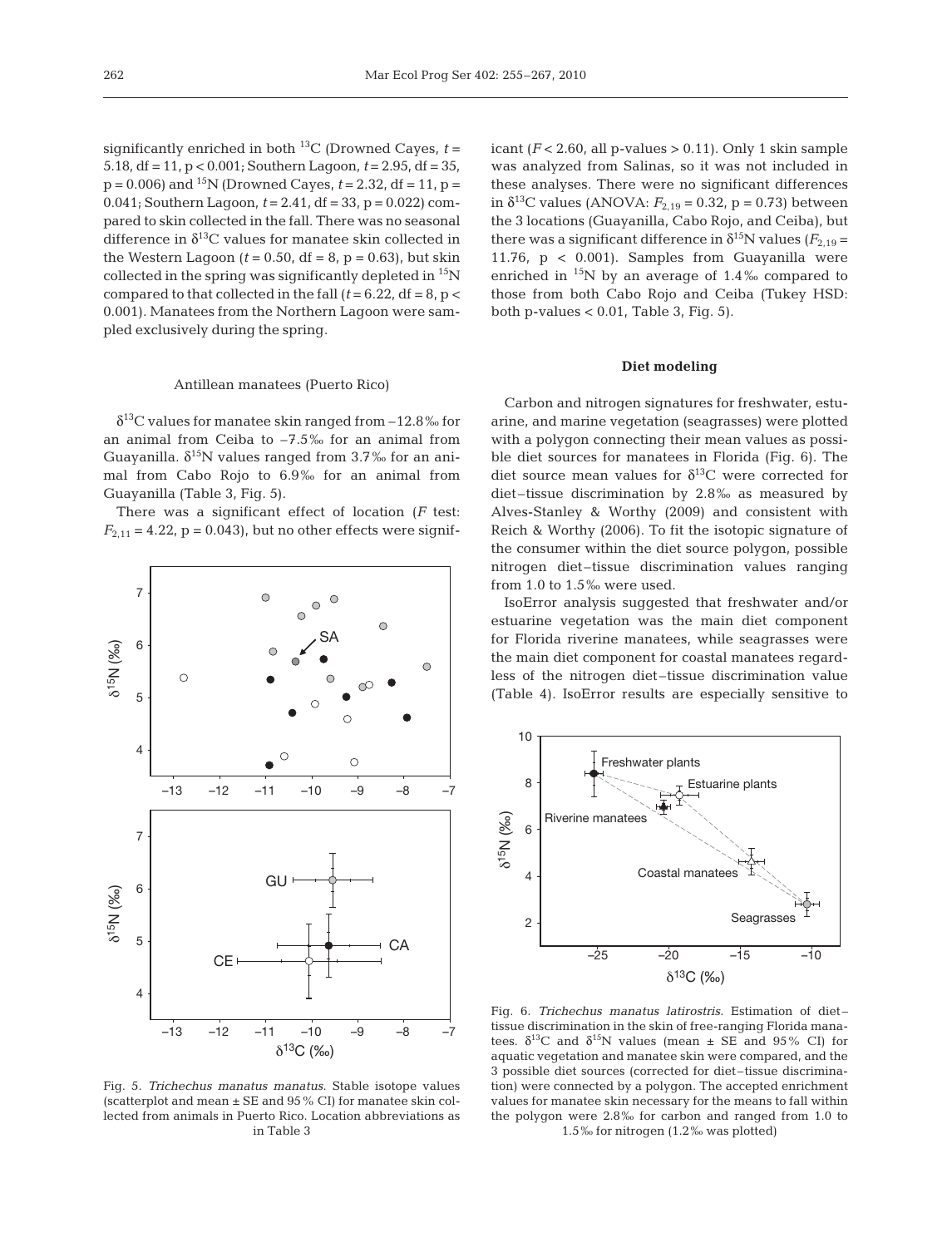| Diet source             | $\delta^{15}$ N enrichment = 1.0% |          |         | $\delta^{15}$ N enrichment = 1.2% |                 |       | $\delta^{15}$ N enrichment = 1.5% |          |         |  |
|-------------------------|-----------------------------------|----------|---------|-----------------------------------|-----------------|-------|-----------------------------------|----------|---------|--|
|                         | $Mean \pm SE$ Lower               |          | Upper   | $Mean \pm SE$                     | Lower           | Upper | $Mean \pm SE$                     | Lower    | Upper   |  |
|                         | (%)                               | 95 % CI  | 95 % CI | (%)                               | 95 % CI 95 % CI |       | (%)                               | 95 % CI  | 95 % CI |  |
| Riverine manatees       |                                   |          |         |                                   |                 |       |                                   |          |         |  |
| Freshwater vegetation   | $41 \pm 12$                       | 16       | 66      | $50 \pm 13$                       | 24              | 76    | $64 \pm 15$                       | 34       | 95      |  |
| Estuarine vegetation    | $44 \pm 19$                       | 5        | 82      | $28 \pm 21$                       | $\Omega$        | 70    | $5 \pm 25$                        | $\Omega$ | 55      |  |
| Seagrasses              | $15 \pm 8$                        | $\Omega$ | 30      | $21 \pm 8$                        | 4               | 38    | $31 \pm 10$                       | 10       | 51      |  |
| <b>Coastal manatees</b> |                                   |          |         |                                   |                 |       |                                   |          |         |  |
| Freshwater vegetation   | $2 \pm 17$                        | $\Omega$ | 36      | $11 \pm 17$                       | 0               | 45    | $25 \pm 18$                       | $\Omega$ | 61      |  |
| Estuarine vegetation    | $40 \pm 26$                       | $\Omega$ | 92      | $25 \pm 26$                       | $\Omega$        | 77    | $1 \pm 28$                        | $\Omega$ | 57      |  |
| Seagrasses              | $58 \pm 10$                       | 39       | 77      | $64 \pm 10$                       | 44              | 84    | $73 + 11$                         | 52       | 95      |  |

Table 4. IsoError results representing possible proportions of freshwater vegetation, estuarine vegetation, and seagrasses contributing to the manatee diet. Diet source means were corrected for diet–tissue discrimination by 2.8‰ for carbon. Model criteria allowed diet–tissue discrimination (enrichment) factors for nitrogen ranging from 1.0 to 1.5‰, so 3 possible solutions are shown for riverine and coastal manatees

this diet–tissue discrimination value (or enrichment). When nitrogen enrichment was set to 1.0‰, the confidence interval of the model indicated that riverine manatees may not have had any seagrass component in their diet (lower  $95\%$  CI = 0). IsoError results for coastal manatees did not require any freshwater or estuarine component to the diet regardless of the assumed nitrogen diet–tissue discrimination value (lower  $95\%$  CI = 0).

# **DISCUSSION**

#### **Diet analysis**

For aquatic plants collected in Florida and Belize, seagrasses were the most enriched in 13C, while freshwater plants were the most depleted, and estuarine plants had intermediate values. This pattern is consistent with findings in previous studies (e.g. Reich & Worthy 2006, Alves-Stanley & Worthy 2009). Aquatic plants incorporate carbon from the dissolved inorganic carbon (DIC) in the surrounding water into their tissues. DIC in freshwater is depleted in  $^{13}$ C compared to that of seawater due to the isotope discrimination that takes place upon the conversion of  $CO<sub>2</sub>$  into bicarbonate and the contribution of decomposing terrestrial matter (Boutton 1991). Freshwater and estuarine plants collected in Florida did not differ in their nitrogen signatures, but both plant types were significantly enriched in 15N compared to seagrasses. Differences in nitrogen ratios have been shown to be based on nitrogen source, specifically in freshwater versus marine ecosystems (e.g. Bardonnet & Riera 2005); however, the understanding of nitrogen isotope patterns especially in aquatic plants is limited compared to those of carbon isotopes. The combined use of carbon and

nitrogen stable isotope analysis further distinguishes the 3 aquatic plant types in this study.

No significant differences were found in  $\delta^{13}C$  or  $\delta^{15}N$ values between *Thalassia testudinum* blades with or without epiphytes. Previous studies have shown conflicting results, in which some did find differences between isotope ratios in seagrasses versus epiphytes (e.g. Moncreiff & Sullivan 2001) while others did not (e.g. Fry et al. 1982). Typically, epiphytes are depleted in  ${}^{13}C$  and enriched in  ${}^{15}N$  compared to the seagrass blades from which they were removed. In terms of diet estimation, it is not likely that epiphyte signatures could cause seagrasses to be confused with signatures of freshwater plants. However, it is possible that the presence of epiphytes could cause carbon and nitrogen signatures of seagrasses to be more similar to those of estuarine vegetation.

Carbon and nitrogen stable isotope analyses were not precise enough to distinguish between aquatic plant species, but regional and seasonal differences in stable isotope ratios were found in Florida. Specifically, seagrasses collected from Charlotte Harbor were significantly enriched in 13C compared to those from Tampa Bay. Variability in  $\delta^{13}$ C values in seagrasses is mainly an effect of carbon source but can also vary with irradiance and temperature (Hemminga & Mateo 1996). Additionally, both carbon and nitrogen stable isotope ratios of seagrasses have been shown to exhibit seasonal and intra-annual variability (Anderson & Fourqurean 2003, Vizzini et al. 2003). Seagrasses from Charlotte Harbor were collected in late spring and those from Tampa Bay were collected during the summer. It is unknown whether differences in  $\delta^{13}C$  between the 2 sites were due to location or a seasonal effect. In the St. Johns River, aquatic plants collected in July were significantly depleted in  $15N$  compared to those collected in December and April. Differences in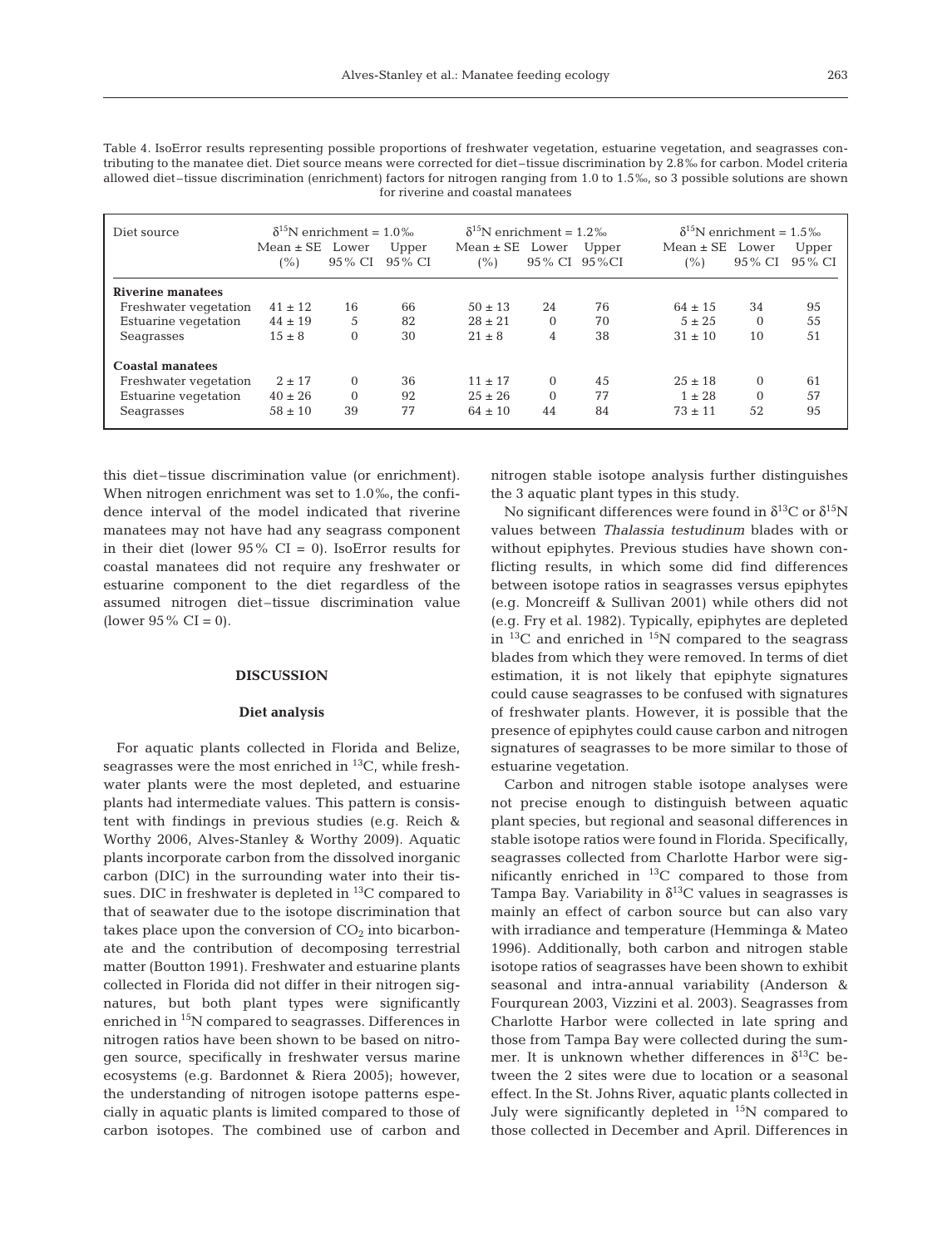nitrogen signatures in plants may be due to seasonal variation in the amount of fertilizer runoff, wastewater discharge, and/or animal waste runoff into the aquatic system (Vizzini & Mazzola 2006). Additionally, seasonal differences in water temperature, streamflow, and dissolved oxygen concentrations have been shown to affect nitrogen balance in the St. Johns River (Kroening 2004). Temporal and geographical variability in stable isotope ratios for aquatic plants should be taken into consideration when estimating diet proportions for consumers.

## **Diet modeling**

Reliance on stable isotope mixing model results to estimate short-term manatee diet and/or habitat use through analysis of epidermal tissue is problematic due to slow turnover rates in the skin. Alves-Stanley & Worthy (2009) calculated a mean half-life for  $^{13}C$ turnover of 53 d, while mean half-life for <sup>15</sup>N turnover ranged from 65 to 72 d. Free-ranging manatees are known to switch diet sources (Best 1981, Lefebvre et al. 2000), and it is likely that as a result of these long turnover times, an intermediate isotope signature may be measured rather than one strictly representing a more recent diet. Rather than attempting to predict manatee diet composition involving all 3 aquatic plant types, it was thought to be more useful and more accurate to focus on the use of freshwater plants versus seagrasses. These vegetation types had very distinct  $\delta^{13}C$ and  $\delta^{15}N$  values, whereas the  $\delta^{15}N$  values for estuarine plants did not differ from those of freshwater plants. Also, the slow turnover rate in epidermal tissue makes this analysis a better representation of average overall dietary intake over a long period of time rather than an indication of recent intake. Finally, when interpreting mixing model results, upper and lower 95% CI should be considered in addition to the mean values as a complete representation of possible diet source proportions (Phillips & Gregg 2003).

Seagrasses were the most frequently 'required' component present in the diets of Florida manatees. Due to slow turnover rates, seagrasses were not necessarily a recent diet component, but all Florida manatees in the present study likely fed on seagrasses sometime in the months prior to sampling. Seagrasses were an even more critical component in the diet of manatees sampled at the Big Bend Power Plant, Port of the Islands, and Warm Mineral Springs. For manatees from these locations, it was conceivable that they had consumed no freshwater vegetation in recent months. Manatees from Crystal River and Homosassa Springs had a more varied reliance on plant types, with freshwater vegetation most often being the main component.

Reich & Worthy (2006) used IsoError to estimate diet source proportions using skin from stranded manatee carcasses, but comparisons between the present study and their results may not be appropriate. diet–tissue discrimination values used for carbon were consistent (2.8‰, present study; 3.0‰, Reich & Worthy 2006), but those for nitrogen were not (1.0 to 1.5‰, present study; 5.0‰, Reich & Worthy 2006). Computing an accurate diet–tissue discrimination value is essential when using mixing models to estimate proportions of a multiple source diet (Phillips & Koch 2002). Generally  $\delta^{15}N$ diet–tissue discrimination values for whole body samples average 3‰ (Deniro & Epstein 1981, Minagawa & Wada 1984, Peterson & Fry 1987). Most individual tissues are enriched in  $^{15}N$  by 2 to 5‰ compared to the diet (Peterson & Fry 1987, Kelly 2000), yet values ranging from <1 to 6‰ have been calculated for individual mammalian tissues (Vanderklift & Ponsard 2003). Hobson et al. (1996) calculated the only known diet–tissue discrimination value for nitrogen (2.3‰) for the skin of marine mammals (phocid seals). Further captive studies are needed to determine an accurate diet–tissue discrimination value for nitrogen in manatee skin and thus improve the accuracy of diet source estimation.

Another difference is that Reich & Worthy (2006) grouped manatees by much larger geographical regions. For example, the entire northwest Florida coast was grouped (including Tampa Bay). In the present study, manatees sampled in Crystal River and Homosassa Springs (northwest Florida) were grouped separately from those sampled at the Big Bend Power Plant (Tampa Bay) because stable carbon and nitrogen isotope ratios were significantly different in the skin. Consequently, it is likely too much of a generalization to categorize manatee feeding across larger geographical regions. Finally, it should be noted that no study involving manatee stable isotope analysis has used a concentration-dependent model such as that of Phillips & Koch (2002), which may further refine results.

### **Free-ranging manatees**

Although the lack of freshwater and estuarine plant samples prevented mixing model analysis for Antillean manatees, general comparisons and interpretations were made based on known patterns. Skin from manatees sampled in the Drowned Cayes in Belize was enriched in  $^{13}$ C compared to that of lagoon manatees, consistent with a coastal diet of predominantly seagrasses, while the lagoon animals probably relied more heavily on estuarine and/or freshwater vegetation. There were no differences in carbon signatures among manatees from the 3 lagoons. However, skin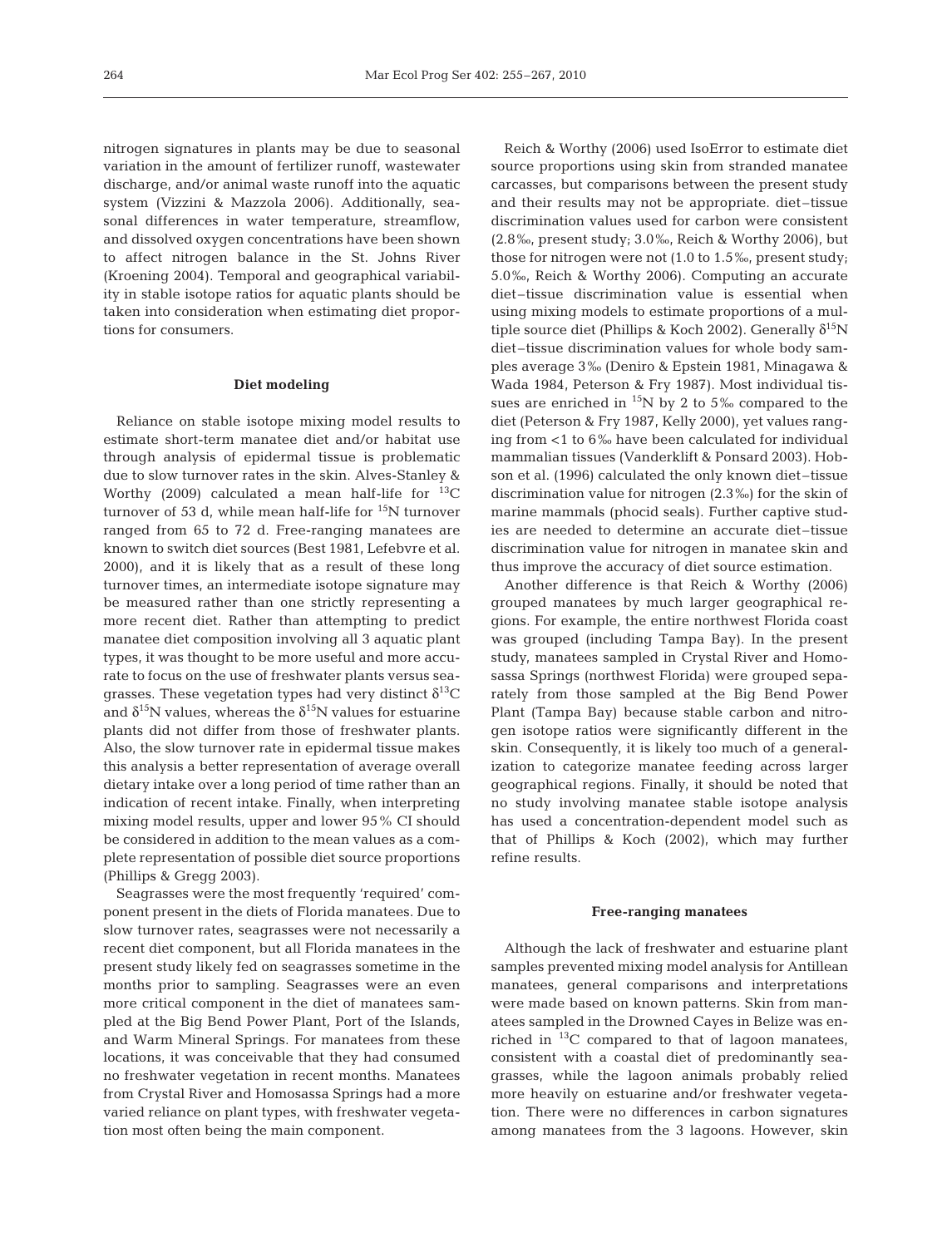from Northern Lagoon manatees was enriched in  $^{15}N$ compared to that of the Southern and Western Lagoon manatees. The Western Lagoon is part of the Southern Lagoon, while the Northern Lagoon is a more distinct body of water (Fig. 1). It is possible that regional differences in nitrogen input from surrounding terrestrial sources had an effect on the nitrogen signatures of lagoon vegetation.

Enriched carbon ratios in the skin of manatees sampled in Puerto Rico indicate that seagrasses are the primary component of their diet. The lack of significant regional differences in carbon ratios suggests that this reliance on seagrasses is consistent among manatees in Puerto Rico. However, we found significant regional differences in nitrogen ratios in the skin of Puerto Rican manatees. As in the Belize analysis, it is possible that differences in coastal development, pollution, and agriculture had an effect on nitrogen input in the surrounding waters. The stable isotope results for freeranging manatees agree with the hypothesis of Lefebvre et al. (2000) that due to thermally driven seasonal migrations, Florida manatees are less specialized grazers than manatees in Puerto Rico, for which seagrasses are the main diet component available.

There were no sex-based differences in isotopic composition of Florida or Antillean manatee skin. In the manatee social system, there are no separate breeding or feeding grounds as in other systems in which we may expect to see sex-based differences in diet and thus isotopic composition of tissues. Additionally, no differences were found in stable carbon or nitrogen isotope signatures in Florida manatee skin based on the collection month. Skin samples were collected mainly during the months of November, December, and January. This sampling period coincided with the large number of manatees aggregated at warm water sources. In general, all manatee skin sampling was opportunistic, so it does not necessarily mean that a manatee sampled in November arrived at a warm water refuge earlier than a manatee sampled in January. It is also unknown how long each manatee spent in the refuge or whether it left, traveling a long distance (giving it access to alternative diet sources) and then returned again. For these reasons, it is understandable that we do not see a progression towards a greater number of manatee skin signatures representative of the vegetation available near the refuge over time.

Seasonal differences in  $\delta^{13}$ C and/or  $\delta^{15}$ N values were found within the skin of Belize manatees; however, results for manatees from the Drowned Cayes and Western Lagoon should be interpreted with caution due to small sample sizes. Reported differences may be due to seasonal changes in manatee feeding, habitat, and/or seasonal variability in the stable isotope ratios of aquatic plants, the latter 2 of which have been previously documented in Belize manatees (Self-Sullivan et al. 2003) and Florida aquatic plants, respectively (Anderson & Fourqurean 2003, present study).

There was no difference in  $\delta^{13}$ C or  $\delta^{15}$ N values in manatee skin between any of the 3 age classes for Florida or Antillean manatees. Calves (<176 cm) are considered nutritionally dependent, but manatees up to body lengths of 260 cm may nurse in addition to feeding on aquatic vegetation (O'Shea et al. 1985). Most calves that were sampled were <170 cm, near the calf/subadult division. It is likely that these manatees were already feeding on aquatic vegetation and possibly only nursing occasionally. Nursing animals, consuming milk derived from the mother's tissues, are in essence feeding at a higher trophic level (e.g. Fogel et al. 1989). Even skin from the 2 smallest manatees sampled (both body lengths = 130 cm, Florida) did not have enriched  $\delta^{15}N$  values (5.8 and 4.3‰) compared to those of longer body lengths. Finally, variability in nitrogen signatures found for aquatic plants in Florida (–2.9 to 10.3‰) makes it difficult to assess possible differences in trophic level between nursing and weaned manatees. The age class division between subadults and adults is a gross estimate based on sexual maturity and is mainly used to assess manatee mortality rates and population structure (O'Shea et al. 1985). It has no relation to any specific feeding distinction.

## **Conservation implications**

Fine-scale interpretation of our diet modeling results warrants caution; however, we can make general conclusions relevant to manatee conservation. Seagrasses were a required diet component for Florida manatees from all regions sampled in the present study and likely made up more than 50% of the diet of manatees wintering at the Big Bend Power Plant in Tampa Bay, Warm Mineral Springs near Charlotte Harbor, and Port of the Islands in Ten Thousand Islands. In an effort to provide more suitable habitat for Florida manatees, efforts should focus on reducing further losses of seagrass beds especially near the regions mentioned above. The range of individual variation in  $\delta^{13}C$  and  $\delta^{15}$ N values in Florida manatee skin within a given location also suggests that warm water refuges are used by manatees from different geographic regions. Consequently, there may not be one single conservation solution regarding feeding habitat that caters to all manatees wintering at any of the specific locations in this study. It is also apparent that seagrasses are a critical component in the diet of Antillean manatees in Belize and even more so for those in Puerto Rico; therefore, regional management plans should emphasize protection of seagrass beds in those areas as well.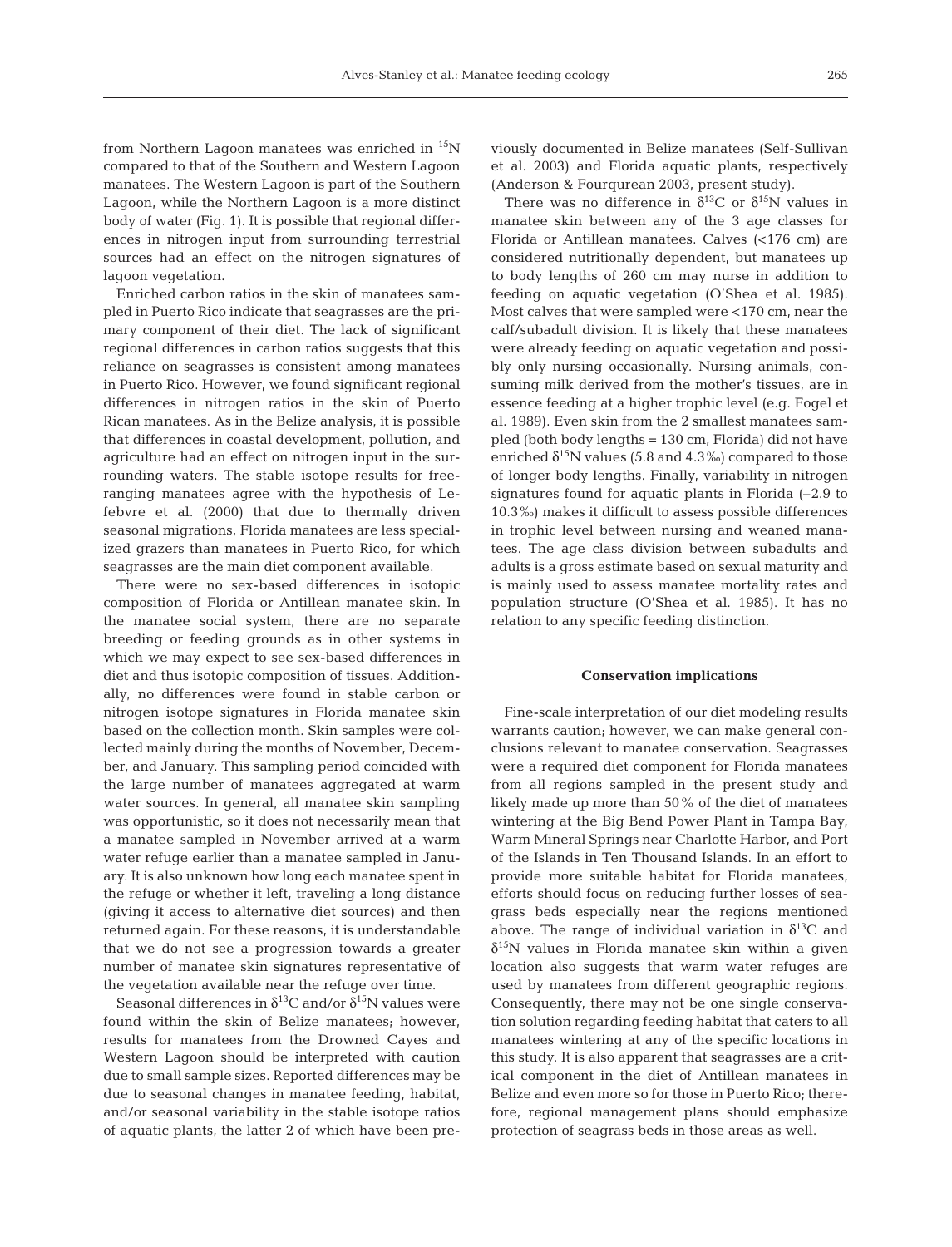*Acknowledgements.* We thank M. Ross and B. Chittick for assistance with manatee skin sample collections, and we are grateful for funding from the University of Central Florida (UCF) Department of Biology and Graduate Studies to C.D.A.-S. and a UCF Provosts Research Enhancement Award to G.A.J.W. Manatee research was carried out under UCF Institutional Animal Care and Use Committee protocol 02-09W, US Fish and Wildlife Service (USFWS) permit nos. MA056326 issued to G.A.J.W. and MA791721 issued to R.K.B., and Belize Forestry Department scientific collection and research permits CD/72/02 and CD/60/3/03 with subsequent amendments issued to N. Auil and J. A. Powell. Plant samples were collected under Florida Department of Environmental Protection collection permit no. 1753 issued to G.A.J.W. We thank J. Roth and J. Weishampel for comments on the manuscript, J. Fauth for assistance with statistical analyses, and 3 anonymous reviewers for their comments. Additional thanks to T. Maddox, R. Harris, R. Runnels, T. Doyle, K. Fuhr, J. Greenawalt, L. Hoopes, A. Stephens, M. DiPiazza, N. Browning, J. Stanley, and T. A. M. Worthy for field and lab assistance. Use of trade or product names does not imply endorsement by the US Government.

## LITERATURE CITED

- ► Alves-Stanley CD, Worthy GAJ (2009) Carbon and nitrogen stable isotope turnover rates and diet-tissue discrimination in Florida manatees (*Trichechus manatus latirostris)*. J Exp Biol 212:2349–2355
	- Ames AL, VanVleet ES, Sackett WM (1996) The use of stable carbon isotope analysis for determining the dietary habits of the Florida manatee, *Trichechus manatus latirostris*. Mar Mamm Sci 12:555–563
- ▶ Anderson WT, Fourqurean JW (2003) Intra- and interannual variability in seagrass carbon and nitrogen stable isotopes from south Florida, a preliminary study. Org Geochem 34: 185–194
	- Indian manatee in the coastal zone of Belize: implications for conservation. MS thesis, Texas A&M University, College Station, TX
	- Auil NE, Powell JA, Bonde RK, Anderwin K, Galves J (2007) Belize Conservation Programme 10 year summary to Liz Claiborne Art Ortenberg Foundation, Wildlife Trust, New York
- Bardonnet A, Riera P (2005) Feeding of glass eels (*Anguilla* ➤ *anguilla)* in the course of their estuarine migration: new insights from stable isotope analysis. Estuar Coast Shelf Sci 63:201–209
- ▶ Bengtson JL (1983) Estimating food-consumption of freeranging manatees in Florida. J Wildl Manag 47:1186–1192
- ▶ Best RC (1981) Foods and feeding habits of wild and captive Sirenia. Mammal Rev 11:3–29
- ▶ Bossart GD, Meisner RA, Rommel SA, Ghin S, Jensen AB (2003) Pathological features of the Florida manatee cold stress syndrome. Aquat Mamm 29:9–17
	- Boutton TW (1991) Stable carbon isotope ratios of natural materials: II. Atmospheric, terrestrial, marine, and freshwater environments. In: Coleman DC, Fry B (eds) Carbon isotope techniques. Academic Press, San Diego, CA, p 173–185
	- Converse LJ, Fernandes PJ, Macwilliams PS, Bossart GD (1994) Hematology, serum chemistry, and morphometric reference values for Antillean manatees (*Trichechus manatus manatus)*. J Zoo Wildl Med 25:423–431
- ▶ Deniro MJ, Epstein S (1978) Influence of diet on distribution of carbon isotopes in animals. Geochim Cosmochim Acta

42:495–506

- ► Deniro MJ, Epstein S (1981) Influence of diet on the distribution of nitrogen isotopes in animals. Geochim Cosmochim Acta 45:341–351
	- Fogel ML, Tuross N, Owsley DW (1989) Nitrogen isotope tracers of human lactation in modern and archeological populations. In: Annual report of the Director, Geophysical Laboratory 1988–1989. Carnegie Institution, Washington, DC, p 111–117
	- Fry B (1981) Natural stable carbon isotope tag traces Texas shrimp migrations. Fish Bull 79:337–345
- ► Fry B, Lutes R, Northam M, Parker PL, Ogden J (1982) A C-13/C-12 comparison of food webs in Caribbean seagrass meadows and coral reefs. Aquat Bot 14:389–398
	- FWC (Florida Fish and Wildlife Conservation Commission) (2009) FWC records high counts during statewide manatee survey. Available at: www.myfwc.com/NEWSROOM/ 09/statewide/News\_09\_X\_ManateeSynoptic.htm
	- Hartman DS (1979) Ecology and behavior of the manatee (*Trichechus manatus)* in Florida. Am Soc Mammal Spec Publ No. 5
- ► Hemminga MA, Mateo MA (1996) Stable carbon isotopes in seagrasses: variability in ratios and use in ecological studies. Mar Ecol Prog Ser 140:285–298
- ► Hobson KA (1999) Tracing origins and migration of wildlife using stable isotopes: a review. Oecologia 120:314–326
- ► Hobson KA, Schell DM, Renouf D, Noseworthy E (1996) Stable carbon and nitrogen isotopic fractionation between diet and tissues of captive seals: implications for dietary reconstructions involving marine mammals. Can J Fish Aquat Sci 53:528–533
- $\blacktriangleright$  Irvine AB (1983) Manatee metabolism and its influence on distribution in Florida. Biol Conserv 25:315–334
- ► Iverson SJ, Frost KJ, Lowry LF (1997) Fatty acid signatures reveal fine scale structure of foraging distribution of harbor seals and their prey in Prince William Sound, Alaska. Mar Ecol Prog Ser 151:255–271
- Auil NE (2004) Abundance and distribution trends of the West  $\quadblacktriangleright$  Kelly JF (2000) Stable isotopes of carbon and nitrogen in the study of avian and mammalian trophic ecology. Can J Zool 78:1–27
	- Kroening SE (2004) Streamflow and water-quality characteristics at selected sites of the St. Johns River in Central Florida, 1933 to 2002. Rep No. 2004-5177, US Geological Survey Scientific Investigations, Reston, VA
	- ► Laidre KL, Heide-Jorgensen MP, Dietz R, Hobbs RC, Jorgensen OA (2003) Deep-diving by narwhals *Monodon monoceros*: differences in foraging behavior between wintering areas? Mar Ecol Prog Ser 261:269–281
		- Lefebvre LW, O'Shea TJ, Rathbun GB, Best RC (1989) Distribution, status, and biogeography of the West Indian manatee. In: Woods CA (ed) Biogeography of the West Indies. Sandhill Crane Press, Gainesville, FL, p 567–610
		- Lefebvre LW, Ackerman BB, Portier KM, Pollock KH (1995) Aerial survey as a technique for estimating trends in manatee population size — problems and prospects. In: O'Shea TJ, Ackerman BB, Percival HF (eds) Population biology of the Florida manatee. Information and Technology Report 1, National Biological Service, Washington, DC, p 63–74
		- Lefebvre LW, Reid JP, Kenworthy WJ, Powell JA (2000) Characterizing manatee habitat use and seagrass grazing in Florida and Puerto Rico: implications for conservation and management. Pac Conserv Biol 5:289–298
	- ► Marshall CD, Kubilis PS, Huth GD, Edmonds VM, Halin DL, Reep RL (2000) Food-handling ability and feeding-cycle length of manatees feeding on several species of aquatic plants. J Mammal 81:649–658